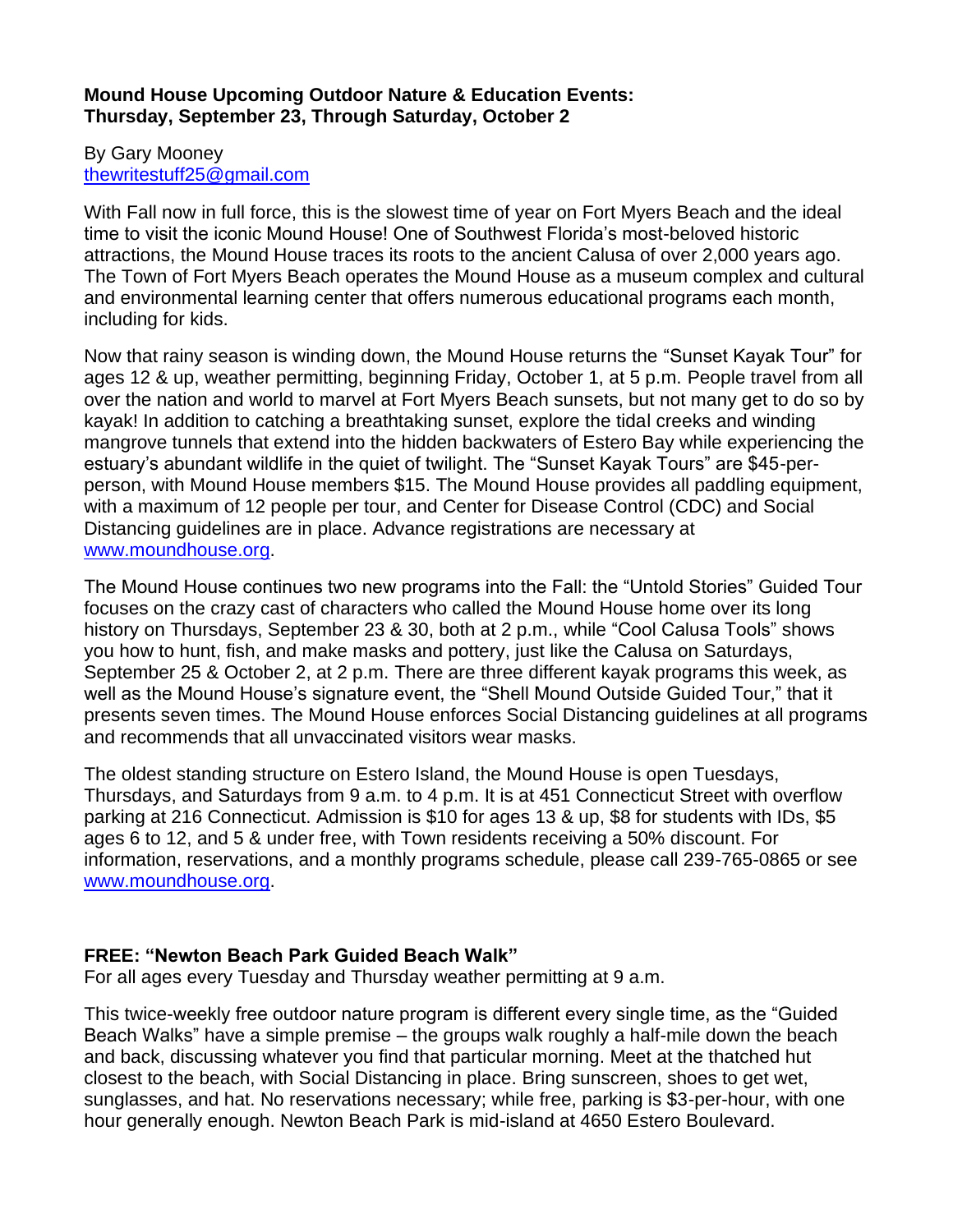### **"Family Fun Kayak Tour"**

For ages 6 & up weather permitting on Thursday, September 23; Thursday, September 30; & Saturday, October 2, all at 9 a.m.

Fun for the whole family on a specially-designed Environmental Educator-guided kayak tour for families with children age 6 & up! See birds, dolphins, manatee, and other wildlife while paddling through the Estero Bay mangroves. \$25-per-person ages 13 & up; \$15-per-person ages 6 to 12 that includes Mound House admission, with advance registrations necessary. The Mound House provides all equipment, with Social Distancing in place.

### **"Shell Mound" Outside Guided Tour**

For all ages on Thursday, September 23, at 10 a.m.; Saturday, September 25, at 11 a.m.; Tuesday, September 28, at 11 a.m. and 2 p.m.; Thursday, September 30, at 10 a.m. and 1 p.m.; & Saturday, October 2, at 1 p.m.

If you dig archaeology, the Mound House's signature program is for you! Tour the 2,000-yearold Calusa Indian Shell Mound led by the interpretive staff as you explore the site's archaeology to unearth clues about this ancient society. \$5-per-person that does not include Mound House admission; Mound House members free, with Social Distancing guidelines in place.

# **"Garden Outside" Guided Tour**

For all ages on Thursday, September 23, at 11 a.m.; Saturday, September 25, at 10 a.m.; Tuesday, September 28, at 10 a.m.; & Thursday, September 30, at 11 a.m.

Stroll through the Mound House gardens to discover how its unique plants conserve water and protect wildlife, while learning how the Calusa and other Native Americans used them in their daily lives. \$5-per-person that does not include Mound House admission; Mound House members free, with Social Distancing guidelines in place.

# **"Latino History" Outside Guided Tour**

For all ages on Thursday, September 23; Saturday, September 25; and Tuesday, September 28, all at 1 p.m.

Perfect for Florida history buffs! Learn about the Latino fishing village known as a "Rancho" that existed on the shell mound between the ancient Calusa and Anglo-Pioneer eras. Explore the site's archaeology and history through unearthed clues about this multicultural society. Advance registrations necessary at \$5-per-person that does not include Mound House admission, with Social Distancing guidelines in place.

# **NEW: "Untold Stories" Guided Tour**

For adults on Thursdays, September 23 & 30, both at 2 p.m.